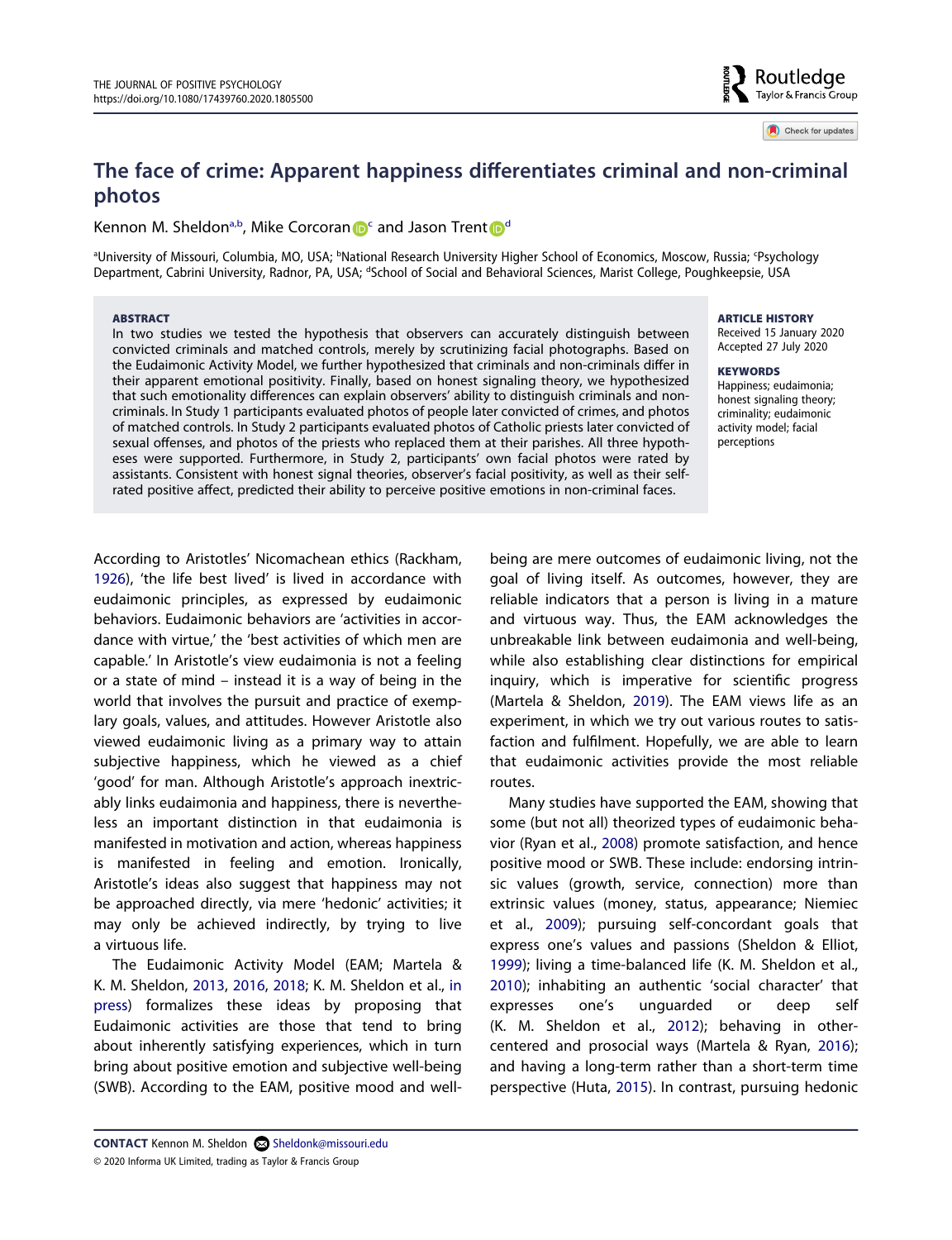<span id="page-1-4"></span>behaviors involving pleasure, materialism, and self-gain can provide benefits in the short run, but ultimately tend to work against a person's happiness and wellbeing because they are not as meaningful or genuinely satisfying (Kasser, [2002](#page-8-5)). These EAM findings suggest that 'trying to live in a good way' is not as painful as sometimes thought; the effort tends to pay off in currencies that count, including personal meaning, frequent positive emotions, and strong life-satisfaction (Martela & Sheldon, [2019](#page-8-1)).

<span id="page-1-6"></span>Still, there are two important limitations to EAM studies thus far. First, there have been no EAM studies involving what might be construed as the essence of eudaimonic behavior: honesty and morality. Does being moral and honest help make people happy? Intuitively, these characteristics fit into the broad set of eudaimonic behaviors examined thus far, and thus might be expected to be predictive of happiness. However, the connection has been little studied. Phillips et al. [\(2014\)](#page-8-6) provided a philosophical analysis asserting that happiness entails individuals experiencing positive psychological states *when they should*; that is to say happiness is about feeling good, but only when doing good. Research by Phillips et al. ([2017](#page-8-7)) supported this, finding that observers' moral evaluations of an agent's life predict observers' evaluations of that agent's happiness. Similarly, observers' perception of the virtuousness of the organization an agent belongs to predicts ratings of the agent's well-being (Rego et al., [2011\)](#page-8-8). Aghababaei et al. ([2016](#page-8-9)) found that the honesty factor of the HEXACO model of traits is reliably associated with subjective well-being. Together, these findings provide good initial reasons to believe that the EAM model might be extended to include moral and honest behaviors as exemplars of eudaimonic activity.

<span id="page-1-7"></span><span id="page-1-0"></span>A second limitation of EAM research is that it has relied almost exclusively on self-report, in measuring both eudaimonic activity and happiness/SWB. Thus, the positive association between eudaimonic behavior and happiness might reflect a type of response bias, or the operation of mere lay theories within participants. It would be desirable to confirm EAM propositions via other methods, for example, via observer reports regarding targets, rather than via targets' own self-reports.

The aim of the current studies was to address these two limitations of past EAM research, by examining whether there is a linkage between the observer-rated honesty (i.e. criminality) of a target's face, and observerrated happiness of that target. We also test whether observers' judgments of criminality are accurate, by using faces of people convicted of crimes, compared to matched control faces. Finally, we examine whether perceived happiness differences in faces can explain the accurate criminality judgments regarding those faces.

<span id="page-1-11"></span><span id="page-1-10"></span><span id="page-1-2"></span>Why might both honesty and happiness be visible on peoples' faces? K. M. Sheldon et al. ([in press](#page-9-3)) proposed that Duchenne smiles (in which the orbicularis oculi or cheek muscle participates as well as the zygomatic major or mouth muscle; Ekman et al., [1990](#page-8-10)) evolved as 'honest signals' of chronic positive affect as well as of momentary positive emotion. Honest signaling systems (Smith & Harper, [2003](#page-9-8)) operate conjointly within both signalproducers and signal-receivers, enabling the two parties to assort and cooperate with one another (K. M. Sheldon et al., [2000](#page-9-9)). Specifically, K. M. Sheldon et al. [\(in press\)](#page-9-3) proposed that chronic positive mood, which is derived from eudaimonic activity according to the EAM, facilitates experiences of momentary positive emotions. These emotions in turn facilitate the production of Duchenne smiles. Others recognize such smiles, especially when they are frequently produced, as indicating that the smiler is a happy person and thus likely a trustworthy and cooperative person (Harker & Keltner, [2001;](#page-8-11) Phillips et al., [2017](#page-8-7)). Thus, they are more likely to choose to interact with that person, and to establish mutually beneficial cooperative relations with them, perhaps especially if they are happy people themselves. K. M. Sheldon et al. [\(in press\)](#page-9-3) reviewed the Duchenne smile literature to find good support for all but the last proposition, which is evaluated for the first time in the current Study 2.

<span id="page-1-14"></span><span id="page-1-8"></span><span id="page-1-3"></span>Emerging research suggests that more can be read from a photograph of a person's face than whether they are smiling and experiencing positive emotions. For example, people can accurately evaluate the objective trustworthiness of a person from their facial appearance (Wilson & Rule, [2017](#page-9-10)), and can also guess, at better-thanchance rates, a person's personality traits (Tackett et al., [2016](#page-9-11)), sexual orientation (Rule & Alaei, [2016](#page-9-12)), political orientation (Rule & Ambady, [2010](#page-9-13)), antigay prejudice (Alaei & Rule, [2019](#page-8-12)) and even their lifespan (Re et al., [2015](#page-8-13); however see Todorov et al., [2015](#page-9-14), for a critique of such research). 'Thin slice' research also shows that people can form accurate impressions regarding many characteristics of others, based on only a few seconds of observation (Tackett et al., [2016](#page-9-11)).

<span id="page-1-13"></span><span id="page-1-12"></span><span id="page-1-9"></span><span id="page-1-5"></span><span id="page-1-1"></span>Of specific relevance for the current studies is the question of whether people can accurately detect dishonesty or criminality in others' faces. Previous research has shown that when looking at photos of convicted criminals, perceivers' inferences of possible criminality were related to the perceived trustworthiness of the person in the photo (Klatt et al., [2016](#page-8-14)). Participants can also match criminal offenses to photos of convicted individuals at a greater than chance rate for certain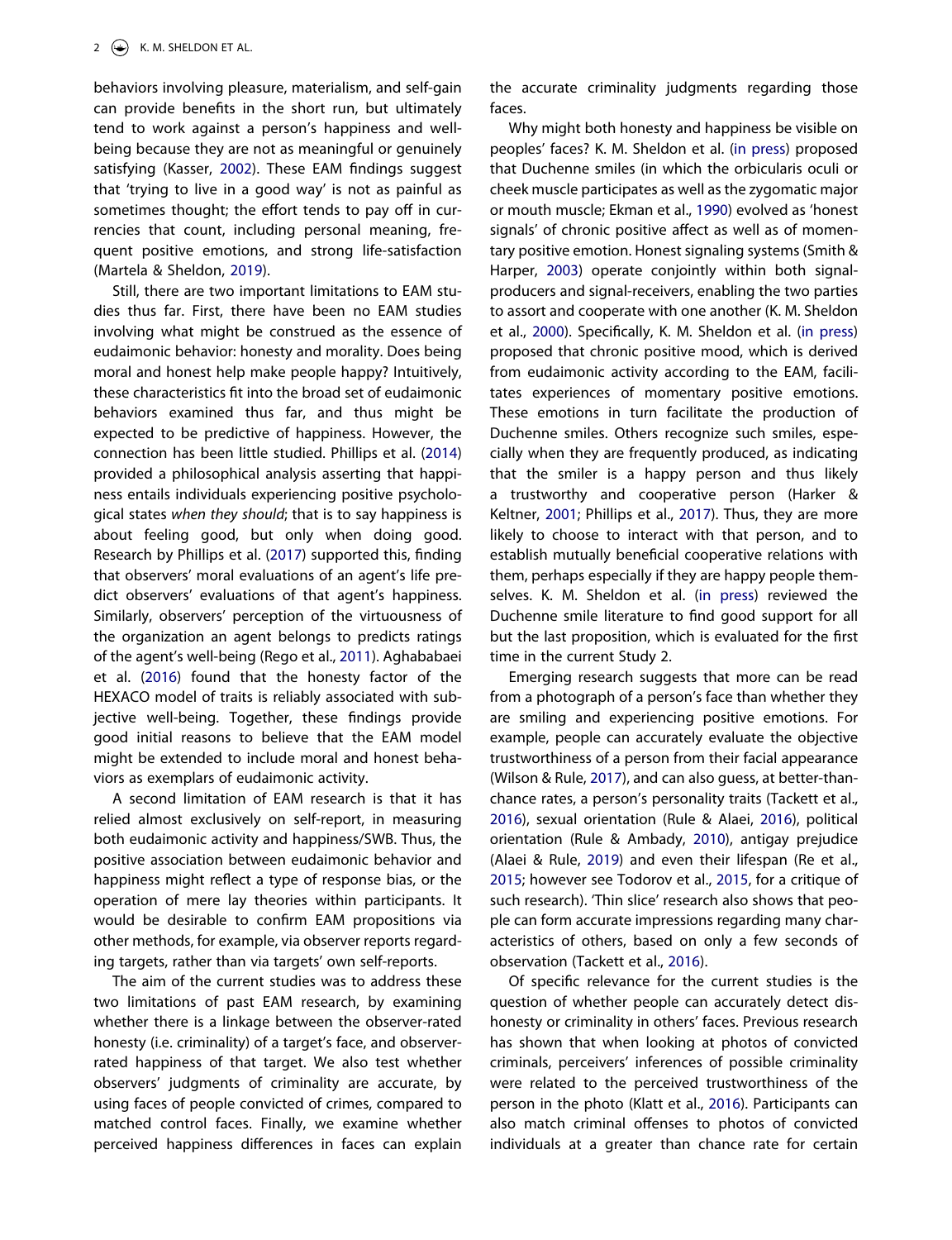<span id="page-2-3"></span><span id="page-2-0"></span>crimes, with drug crimes and sex crimes being matched most accurately (Krienert et al., [2018\)](#page-8-15). Perceptions of the propensity for violence gleaned from a photo have been found to be associated with actual violent history (Stillman et al., [2010\)](#page-9-15). While the above findings provided initial evidence that people can recognize criminals from their faces, they all lacked a non-criminal control group for comparison.

<span id="page-2-2"></span><span id="page-2-1"></span>Porter et al. [\(2008\)](#page-8-16) used a control group, showing that participants could distinguish faces of 'America's most wanted' criminals from faces of Nobel Laureates. In better controlled studies, Royer ([2018](#page-9-16)) found that individuals could predict future criminality from yearbook pictures. Valla et al. ([2011](#page-9-17)) found that participants could reliably distinguish between criminal and noncriminal headshots, even after removing the effects of the target's gender, race, age, attractiveness, and emotional displays. However, observers could not distinguish between violent and non-violent criminals.

In the current studies we attempted to build off of the Valla et al. ([2011](#page-9-17)) study. Our first hypothesis was that participants can distinguish between criminal and noncriminal faces. In Study 1 we used criminal mugshots compared to matching controls to evaluate this ability, and in Study 2 we used faces of Catholic priests convicted of sexual offenses compared to replacement priests at the same churches.

<span id="page-2-4"></span>In addition to attempting to replicate the basic effect of Valla et al. [\(2011](#page-9-17)), we also attempted to extend the pattern, by asking participants to evaluate the emotional positivity or happiness of the target faces. In line with the EAM, we expected that objective criminality, as well as judgments of criminality, would be negatively associated with judgments of positivity/happiness (Hypothesis 2). This would support our new EAM-based proposal that dishonest and immoral people appear to be less happy than honest and moral people. Further, we evaluated whether this lower apparent happiness would explain observers' ability to recognize the objective criminals in the mix (Hypothesis 3). Such a mediational finding would support the idea that happiness is an honest signal of virtue, a cue that helps observers to identify moral and trustworthy others.

Finally, we examined whether participants' own emotional positivity, as judged by observer ratings of participants' own faces, influence their judgment abilities. In further accordance with the conjoint signaling system idea, we suspected that happier participants would be better able to recognize the happiness of 'good' targets, compared to criminal targets (Hypothesis 4, tested only in Study 2). This mechanism would presumably help the two happier participants to assort with each other.

# **Study 1**

## *Method*

## *Stimuli*

The initial set of 194 photographs came either from online criminal databases<sup>1</sup> or from photoset databases assembled in previous studies. $<sup>2</sup>$  $<sup>2</sup>$  $<sup>2</sup>$  Target photos were</sup> gathered if they fit the following criteria: looking straight ahead, portraying a neutral facial expression, between the ages of 18 and 30, and not having any facial hair, face piercings, or visible tattoos. All targets were white females and males. Due to initial differences in photo quality and lighting within and between databases, each non-criminal photo was randomly matched with a criminal photo and then both photos were digitally manipulated using Paint Shop Pro (Jasc Software Inc., 2009) to produce a balanced level over both groups. Photos were also edited so that all had white backgrounds and all target shoulders were black.

Two pilot studies (total  $N = 72$ ), one for each gender of photographs, were then conducted with two purposes in mind. Having obtained a large portion of the initial photo set from online criminal databases, as well as photo databases in which target expression was not assessed, a main purpose of the pilot was to remove photos in which the target was perceived as not displaying a neutral expression. Targets rated by more than 25% of participants as having non-neutral expressions were removed. In addition, although all photos were edited in order to resemble each other as closely as possible, factors such as photo quality and lighting could have provided participants with clues in discriminating between the criminal and non-criminal groups. We therefore had participants also rate the target photos on a measure of perceived criminality, with a 5-point likert scale of  $1 = 'Definitely a student/volunteer',$  $3$  = 'Not really sure (could be either)',  $5$  = 'Definitely a criminal'. Target photos were removed if the criminality rating was more than one standard deviation below or above the middle response of 'Not really sure (could be either)'. Removing these seemingly obvious criminallooking or non-criminal-looking targets provides a more stringent test of our predictions. The final set of photographs used in the main study contained 96 photos (48 female targets and 48 male targets), 58 from convicted criminals and 38 from controls (see on-line supplement for the photos; the imbalance resulted from the photoby-photo culling procedures employed in the pilot studies).

## *Participants and procedure*

We collected criminality judgments and emotion judgments from independent samples, to reduce the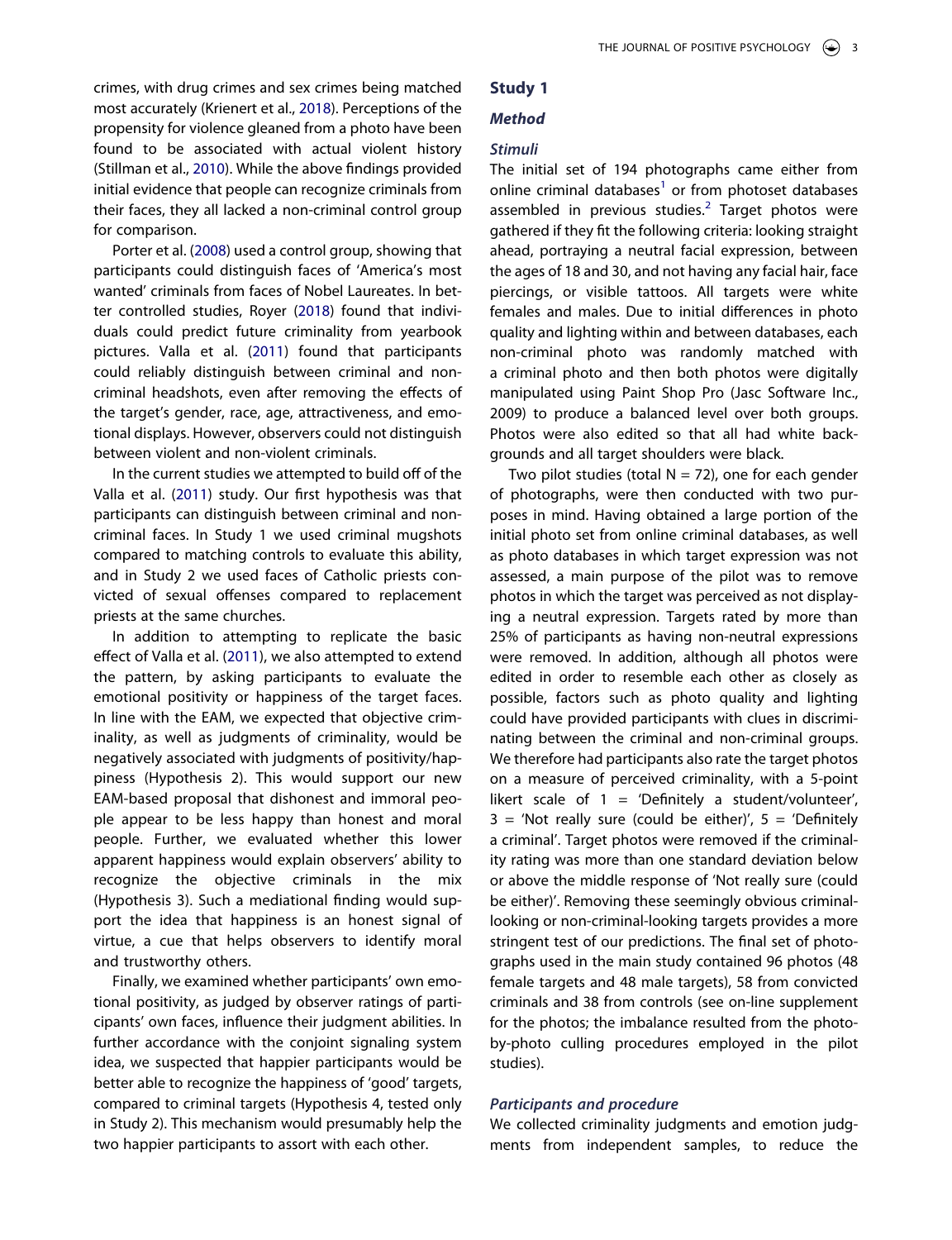influence of participant lay theories concerning the connection between criminality and emotion. Both samples rated the same set of 96 photos, and both were recruited through Amazon's Mechanical Turk and paid 1.00 USD for participating. After excluding inattentive or overly hasty participants, the first sample of 85 participants (46 men and 37 women) had an average age of 36.7 (*SD* = 11.8) and was 79% Caucasian. The similarlytrimmed second sample of 86 participants (47 men and 38 women) had an average age of 36.9 (*SD* = 10.5) and was 69% Caucasian. Each participant evaluated a subset of 16 photos randomly selected from the overall set. Each of the 96 photos were evaluated by between 11 and 17 participants across both samples.

First-sample participants were told: 'On the following screens you will be shown a collection of photos that randomly consists of: 1) photos taken of students or volunteers and 2) criminal mug shots.' Below each subsequent photo they read: 'Does this photo look like it is of a student/volunteer or a criminal?' Participants were provided a 5-point scale ranging from  $1 =$  'Definitely a student/volunteer' to  $3$  = 'Not really sure (could be either)' to  $5 = 'Definitely a criminal.' Second-sample$ participants were told: 'On the following screens you will be shown a collection of photos of people from a particular area and asked to evaluate them on several different measures.' Below each subsequent photo they read: 'What kind of emotion do you think this person is feeling?' Participants were provided a 7-point scale ranging from  $1 =$  'Very negative' to  $4 =$  'Neutral' to  $7 =$  'Very positive.' The criminality and emotionality rating variables were combined into a single dataset ( $N = 96$ photos), along with the objective criminality information. Both samples made further ratings irrelevant to the current study which were not included in the Study 1 dataset.

#### *Results*

The average criminality rating for the 96 photos was 2.84 (*SD* = 0.50), close to the neutral value of 3.00 ('not sure, could be either'). The average emotional positivity for the 96 photos was 3.84 ( $SD = 0.59$ ), close to the neutral value of 4.00. The criminality and positivity ratings correlated –.42 (*p* < .001), despite having come from different samples. This is consistent with Hypothesis 2's prediction that criminals would be judged less happy. Our primary hypotheses, however, concerned the *accuracy* of criminality judgments, to which we now turn.

Supporting Hypothesis 1, a matched-group t-test found that participants were more likely to identify the convicted criminals as criminals, compared to the volunteers (*M* = 2.93, *SD* = .47 versus *M* = 2.71, *SD* = .47; *t*  (94) = −2.30, *p* = .023, *d* = 0.48, 95% CI [−0.42. −0.03]). Supporting Hypothesis 2, participants perceived the criminal group as experiencing less emotional positivity than controls (*M* = 3.74, *SD* = .60 versus *M* = 4.00, *SD* = .56; *t*(94) = 2.11, *p* = .038, *d* = 0.44, 95% CI [0.02. 0.50]). Stated differently, participants rated the convicted criminals as feeling slightly negative emotions compared to the more neutral-looking volunteers.

<span id="page-3-0"></span>To test Hypothesis 3, that ratings of emotion felt would explain the link between objective and subjective criminality, we conducted a bootstrapped mediation analysis with 5,000 samples (Preacher & Hayes, [2004\)](#page-8-17) testing the emotion rating as a mediator of the relationship between criminal status and criminality ratings. The analysis first established that objective criminal status was a significant predictor of subjective criminality, b = .23, t(94) = 2.30, p = .02, 95% CI [0.03, 0.42]. The analysis then revealed a direct effect of objective criminal status on the proposed mediator (DE =  $-.26$ , SE = .12, p = .038, LL =  $-.50$ , UL =  $-.01$ ). Also within the mediation model, the direct effect of objective criminal status on criminality ratings was no longer significant (DE = .14, SE = .09, p = .122, LL = -.04, UL = .32). Most pertinent to Hypothesis 3, the indirect effect of objective criminality on rated criminality via rated felt emotions of the target was significant (IE = .08,  $SE = .04$ ,  $LL = .01$ , UL = .18). In sum, perceptions of felt emotion mediated the relationship between objective criminality and rated criminality.

As a supplementary analysis we ran separate regressions for the convicted criminals group (*N* = 58) and for the volunteers group  $(N = 38)$  predicting criminality ratings from emotionality ratings. In the convicted criminals group, emotion ratings explained 25.9% of the variance in criminality ratings (*F*(1, 56) = 19.55, *p* < .001) and significantly predicted criminality ratings (*β* = −.40, *p <* .001, 95% CI [−0.58, −0.22]). For the control group, emotion ratings explained only 4.0% of the variance in criminality ratings (*F*(1, 36) = 1.52, *p* = .23) and was not a significant predictor of criminality ratings (*β* = −.17, *p =* .23, 95% CI [−0.45, 0.11). In sum, participants apparently used emotion differences in the criminal faces when judging them as criminals (hits), but emotion differences did not affect criminal judgments of control faces (false positives).

#### **Study 2**

Although Study 1 provided good initial evidence for our hypotheses, one weakness of the study is that the criminal photos were taken during the person's arrest. Thus our findings may represent a context effect rather than a personality effect, although being a less moral person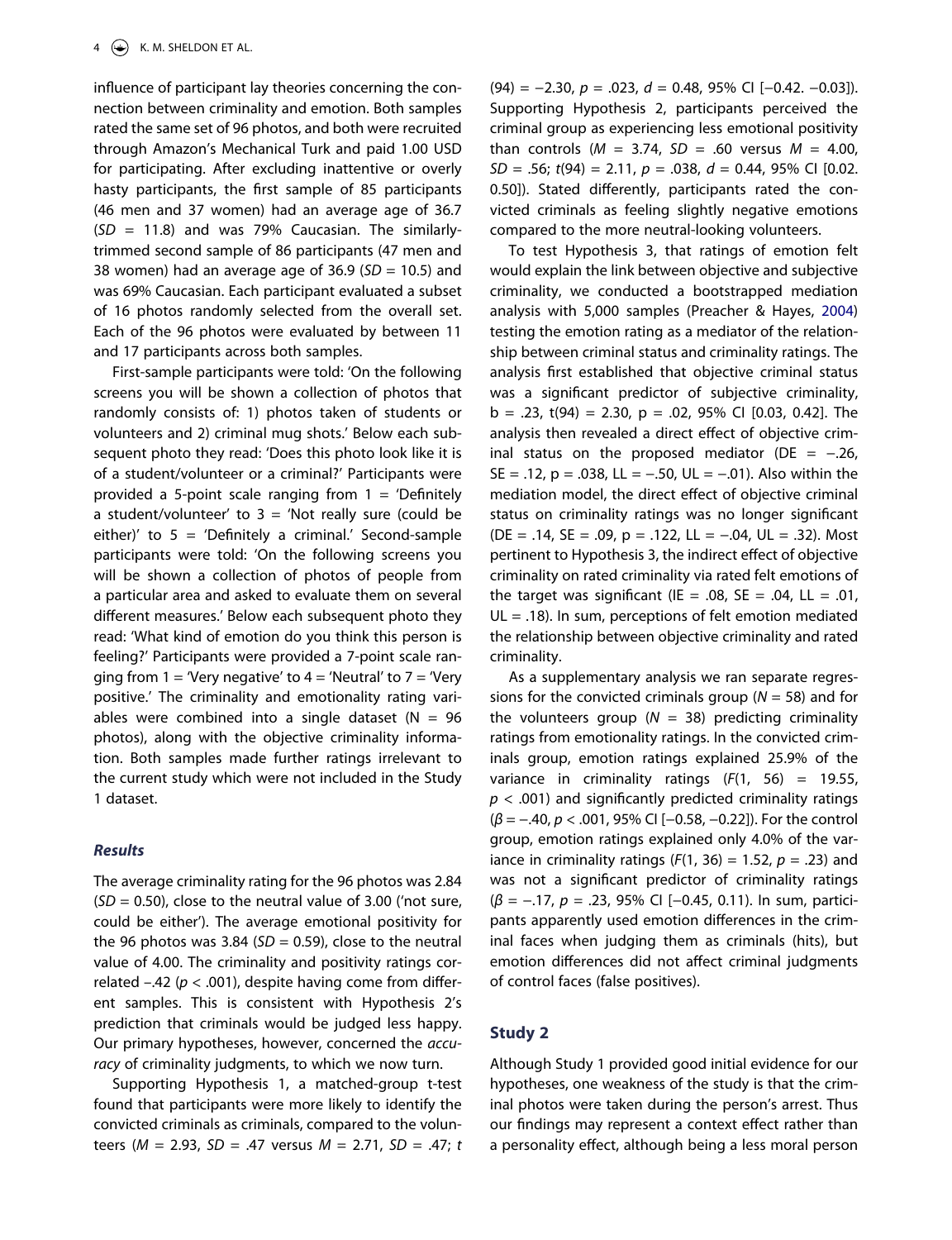and being arrested are doubtless highly correlated. In Study 2 we rectified this issue by using photographs taken *before* the person's arrest: specifically, we used parish photos of Catholic priests wearing their robes, taken before some of those priests were convicted of sex offenses. Our assumption was that priests-to-beconvicted had likely already fallen into negative lifestyles, which might be revealed on their faces despite the fact they had not yet been accused and convicted.

We gathered our source images from a database of publically accused priests. Thus, Study 2 afforded us a chance to test our ideas in an important ecological context. Might the images available in public archives be used to judge a person's criminality, at a better than chance rate? If so, consumers might seek out such archives prior to making choices, amongst churches, therapists, coaches, and the like. The disadvantage of using a public archive is the researcher's loss of control over the stimuli set. What if the curators who assembled the archive were biased to select unattractive images of the priests, knowing that they are all accused of crimes? Below, we describe our procedures to minimize this possibility and other possible confounds.

#### *Method*

#### *Stimuli*

In preparation for Study 2 we collected images from a database of U.S. Catholic clergy publicly accused of sexually abusing children and/or possessing child pornography ([http://www.bishop-accountability.org/mem](http://www.bishop-accountability.org/member/index.jsp)  [ber/index.jsp\)](http://www.bishop-accountability.org/member/index.jsp). The database contains more than 6500 entries of publicly accused priests. However, only about 10% of these entries are listed as convicted/sentenced (most are simply listed as 'accused'). For our own dataset, we only considered this subset of 'convicted' photos, to maximize the chances the individual really is a criminal.

To equate the background context and setting of all images (including the matched control images, described below), we further decided to include only images that show the man in priestly garb. The criterion ensured that the photographs were all taken in a similar neutral setting, as the priest posed for an 'official' church photograph. This selection criterion greatly narrowed the image-set, excluding casual shots and mug-shots, for example. We also eliminated a large number of the photos based on image quality, because many of the photos in the database were reproductions of reproductions, often of low-resolution newspaper images.

In the end, we arrived at a set of 60 good quality images with which to proceed. To address the possibility of bias being introduced by the curators selecting the photos, we emailed the database curators about their selection criteria. We were informed that there are often multiple photos of one individual, but that their rule-ofthumb is to post in the database the photo that is earlycareer. This rule would seem to reduce the potential for curator bias, while also conveniently selecting for images of the priests as younger men, commensurate with the likely younger age of their replacements.

With these 60 images in-hand we attempted to assemble a matched control group by finding images of the successor/current priest at the convicted priest's former church, by visiting the church's current website. As with the convicted priests, images were included only if they depicted the man in priestly garb. We were able to find matching images for 32 of the 60 convicted priest images, in which there was an adequate-quality picture of a replacement (garbed) priest. Thus, our final dataset consisted of 64 images, 32 convicted priests and 32 replacement priests. All images were cropped to a standard size that showed the person's head and part of their shoulders. Color images were converted to black and white, and all images had a plain, light-colored background.

# *Participants and procedure*

Participants were 158 freshmen psychology students at the University of Missouri, 54 men and 108 women, who participated to satisfy a course requirement. They first read: 'One question we are studying is the relationship of peoples' physical appearance to their survey responses. Therefore, we would like you to upload a picture of your own head and shoulders right now! You can either browse for such an image that you already have, or you can take a new picture now and upload it.' These uploaded images were later edited in the same way as the priest images described above. Next, participants completed two measures of well-being: a nine-item adjective-based measure of positive and negative mood (Emmons, [1991;](#page-8-18) Sheldon, [2020\)](#page-9-18) and a two-item measure of life-satisfaction (Brunstein, 1993). Positive affect, negative affect, and life-satisfaction scores were computed from these ratings, and an aggregate SWB score was computed by subtracting negative affect from the sum of the other two scores (Diener, [1994](#page-8-19); Sheldon & Elliot, [1999](#page-9-5)).

<span id="page-4-1"></span><span id="page-4-0"></span>Next, participants read 'Now we are going to show you a series of faces. For each individual, you are going to rate how generally happy they are, based on the photo.' The 64 priest images were presented in randomized order, each with the question 'How happy is the person above?' with a response scale ranging from 1 (extremely unhappy) to 7 (extremely happy). Then participants read: 'About half of the individuals that you just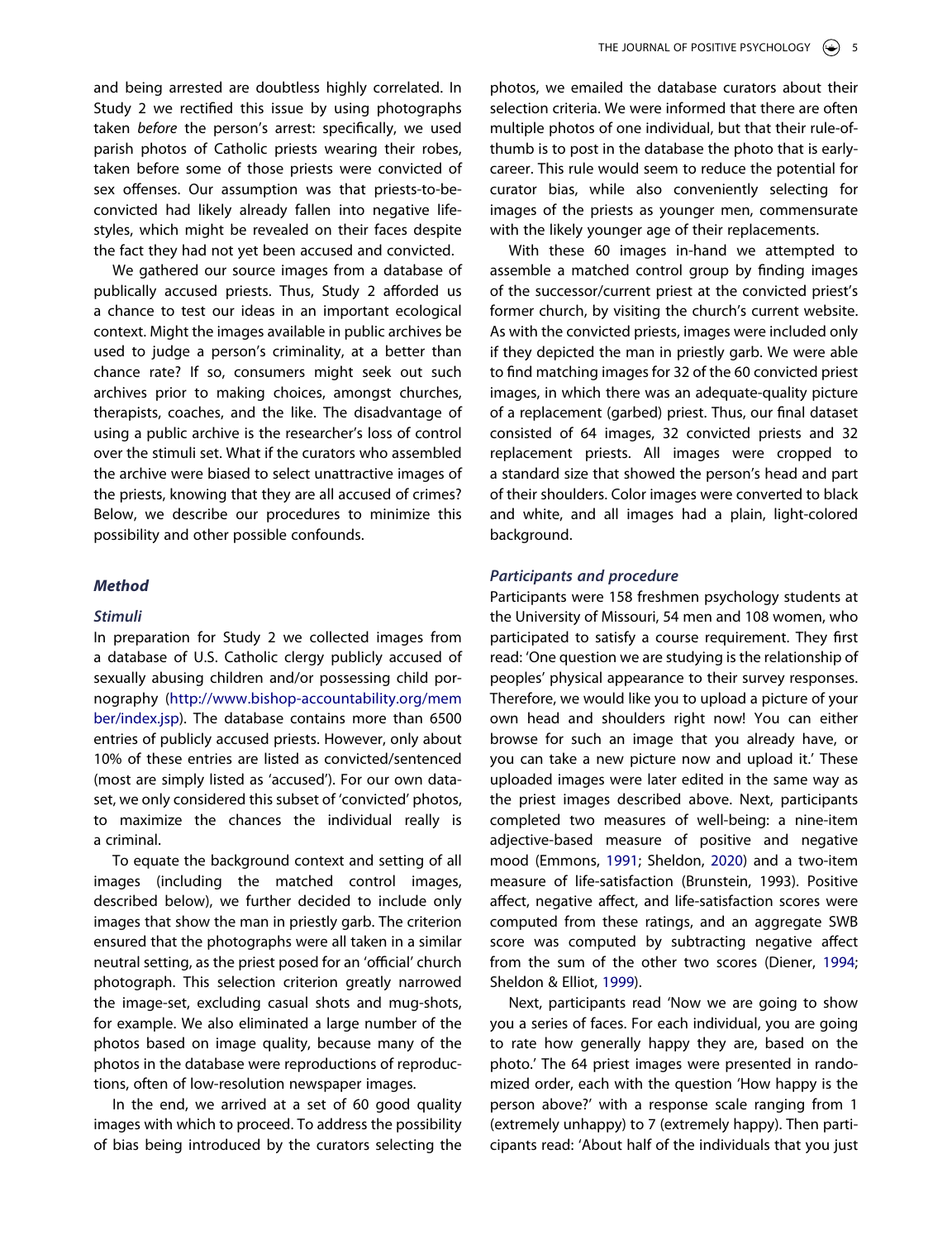rated have actually been convicted of a sex crime. Your job is to try and identify which ones were convicted of a sex crime.' The 64 images were then presented again in a different randomized order, each with the question 'Do you think the person above has been convicted of a sex crime?' with 'yes' or 'no' response options provided.

We told participants that about half the priests were convicted because it was the truth, and because this set up the signal detection analyses reported below (true versus false positives and negatives). Another reason to tell them was that otherwise, participants might vary widely in their baseline expectations regarding the dataset. Some participants might think 'in reality a very small fraction of priests get convicted, thus there are probably very few convicts in this set of pictures', whereas others participants might think 'there must be a lot of convicted priests in this set of pictures, since they are studying convicted priests.'

#### *Research assistant ratings*

Later, three trained undergraduate research assistants (RAs) were asked to make ratings concerning both the priest images and the participant images. Regarding the priest images, we asked RAs to evaluate the apparent quality of the photograph ( $\alpha$  = .90), since the photos still varied considerably in quality. We also asked them to evaluate the apparent age of the person in the photograph ( $\alpha = .85$ ), to control for any remaining apparent age differences. Image quality and priest age were to be employed as control variables. Regarding the participant images, we asked the RAs to rate the happiness displayed in the participant images (with a 7 point scale;  $\alpha = .85$ ). Because almost all of the uploaded images were smiling, we also educated RAs on the Duchenne concept and pattern and asked them to rate the 'genuineness of the smile' (α = .80) and 'smiling in the eyes' (α = .84). Since these correlated .94 we combined them into a single 'Duchenne smile' variable ( $\alpha$  = .96).

#### *Datasets used for hypothesis tests*

Finally, we combined the participant and research assistant data, in two different ways. First, we constructed a dataset of 64 priests<sup>3</sup> which contained the priests' objective status (convicted vs matched control), the averaged participant ratings (based on 158 ratings), and the averaged research assistant ratings (based on 3 ratings). This dataset allowed us to test hypotheses 1, 2, and 3. Second, we constructed a dataset of 158 participants which contained each participants' ratings of the happiness and criminality of each priest, each participant's ratings of their own well-being, and the three research assistants' averaged ratings of the participant's happiness, Duchenne smiling, and criminality. This dataset allowed us to test Hypothesis 4.

# *Results*

<span id="page-5-1"></span>[Table 1](#page-5-0) provides descriptive statistics and correlations for the four study variables in the priests dataset ( $N = 64$ ). As can be seen, participants identified 47% of the priests as criminals, in line with the given information that about half of the priests had been convicted of a crime. The average rated happiness of priests (4.80) was well over the midpoint of 3.5, consistent with the typical positivity offset bias (Diener et al., [2015\)](#page-8-20). Research assistants estimated the average age of the priests to be 50, and adjudged the average picture quality to be just over the midpoint. The most interesting correlational result was that the participant-rated happiness of the priests was correlated −.53 with participant-judged criminality of the priests, consistent with Hypothesis 2's prediction that criminal priests would appear less happy. Again, however, our primary hypotheses concerned the *accuracy* of criminality judgments, not just the linkage between perceived criminality and perceived happiness.

To test Hypothesis 1 we conducted paired t-tests of priests matched by parish. We found a significant difference in perceived criminality by priest status (convicted/ control Ms = .52 and .43,  $t(31) = 2.49$ ,  $p = .018$ ). Signal detection analyses supported this conclusion, as the proportions of hits (.52) and correct negatives (.57) both exceeded the proportions of false alarms (.43) and misses  $(.48; d' = .26).$ 

Supporting Hypothesis 2, participants also perceived later-convicted priests as being less happy than matched replacement priests (convicted/control *M*s = 4.60 and 5.00; *t*(31) = 2.33, *p* = .027). For the readers' information, convicted and non-convicted priest groups did not differ in RA-rated priest age or picture quality (all *p*s > .35).

To test Hypothesis 3, that perceptions of priest happiness would explain the link between objective and subjective criminality, we conducted a bootstrapped mediation analysis with 5,000 samples (Preacher & Hayes, [2004\)](#page-8-17) testing the happiness ratings as a mediator of the relationship between dummy coded priest criminal status ( $0 =$  criminal and  $1 =$  non-criminal) and criminality ratings (scores closer to zero equate to more criminality). The analysis first revealed a direct effect of objective criminal status on the proposed

<span id="page-5-0"></span>**Table 1.** *Study 2*: Descriptive statistics and correlations for the variables in the priest dataset ( $N = 64$ ).

|                             | м    | SD    |           |        |     |
|-----------------------------|------|-------|-----------|--------|-----|
| 1. P-rated Happiness        | 4.80 | 0.94  |           |        |     |
| 2. P-rated Criminality      | 0.47 | 0.14  | $-.51***$ |        |     |
| 3. RA-rated Priest age      | 50.1 | 12.67 | $-.06$    | $-.16$ |     |
| 4. RA-rated Picture Quality | 3.92 | 111   | .08       | $-31*$ | .08 |

*Note*. Correlations involving the Criminality variable are point-biserial correlations; \**p <.05, \*\*p <.001*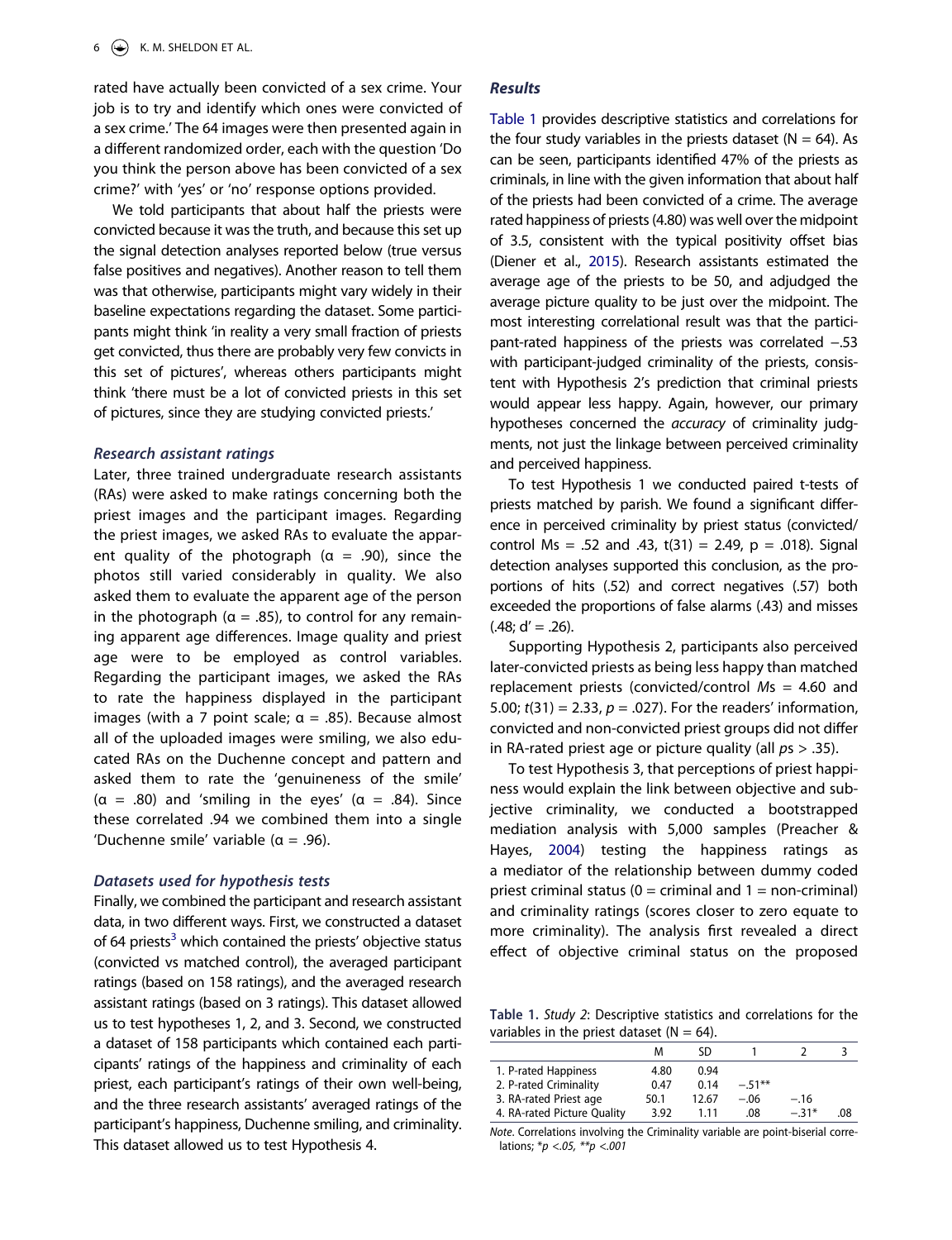mediator of happiness (DE = .40, SE = .20,  $p = .050$ , LL =  $-.80$ , UL = .00). Also, within this model, the direct effect of priest criminal status on mean criminality ratings was significant (DE = .07, SE = .03, *p* = .049, LL = .00,  $UL = .13$ ). More pertinent to Hypothesis 3, the indirect effect of objective criminality on rated criminality via rated happiness of the target was significant (IE =  $.03$ ,  $SE = .02$ ,  $LL = .00$ ,  $UL = .07$ ). In sum, perceptions of felt emotion significantly mediated the relationship between objective criminality and rated criminality.

In a similar exploratory analysis as in Study 1, we ran two separate regressions for convicted priests ( $N = 32$ ) and control priests ( $N = 32$ ) with the perceived happiness of the priest entered to predict hit rate in the sample of 32 (i.e. correctly identifying a criminal) and true negatives in the sample of 32 (i.e. correctly identifying a non-criminal), respectively. For convicted priests, happiness ratings explained 30.2% of the variance in hit rate  $(F(1,30) = 12.98, p = .001)$ , and significantly predicted hit rate (β = −.08, *p* = .001). For non-convicted priests, happiness ratings explained 16.9% of the variance in true negatives  $(F(1,30) = 6.11, p = .019)$  and significantly predicted true negatives ( $\beta$  = .09, *p* = .019). In sum, participants apparently used perceptions of facial (un)happiness to recognize criminal priests, and perceptions of facial happiness to recognize noncriminal priests.

To test H4, that participants' own apparent (and selfreported) emotional positivity would be associated with their perceptions of priest criminality and happiness, we turned to the second dataset ( $N = 158$ ). [Table 2](#page-6-0) presents descriptive statistics and correlations for the major study variables. As can be seen, none of the P's happiness variables (either RA-rated or self-rated) predicted accuracy in identifying the priests' status. However, all four of the P's happiness variables (RA-rated P happiness, RArated P's Duchenne smiling, P-rated positive affect, and P-rated SWB) were significantly correlated with perceiving happiness in the non-convicted priests, and none of the four P's happiness variables were significantly correlated with perceiving happiness in the convicted priests. We evaluated whether the differences in these four pairs of correlations were significant using Lee and Preacher

<span id="page-6-1"></span>([2013](#page-8-21)) two-tailed test of the difference between dependent correlations. In all four cases P's happiness was differentially associated with their happiness ratings of convicted and non-convicted priests (RA-rated P's happiness, *z* = 2.40, *p* = .016; RA-rated Duchenne smiling, *z* = 2.19, *p* = .028; P-rated positive affect, *z* = 2.40, *p* = .016; P-rated SWB, *z* = 2.84, *p* = .005).

Finally, we conducted a regression analysis predicting P-rated happiness of non-convicted priests from both RA-rated P's happiness and P-rated positive affect, to test for additive effects. In this analysis both predictors were significant (*β*s = .191 and .198, respectively, *p*s = .015 and .011). This indicates that both the apparent happiness of P's faces *and* their self-rated positive affect account for independent variance in the judgment of happiness in 'good' priest faces. There was no interaction between the two variables.

# **Discussion**

These two studies tested the novel hypothesis that people can distinguish between moral and less moral people (i.e. convicted criminals vs controls) on the basis of the positivity displayed in a single facial photograph. Our studies were also the first to test the EAM using observer-report data (regarding images of targets) rather than using self-report data (obtained from targets themselves). Both studies found support for H1, conceptually replicating the findings of Valla et al. ([2011\)](#page-9-17). Specifically, participants could tell, with better than chance accuracy, which young adult faces belonged to later-convicted criminals and which ones did not (Study 1), and which priest faces belonged to later-convicted pedophiles and which ones did not (Study 2).

H2 proposed that faces of criminals would evidence less emotional positivity than faces of controls, based on the EAM propositions that eudaimonic (i.e. virtuous) behavior promotes satisfaction and well-being and that honesty and morality are examples of eudaimonic behavior. In leading a life that led to a criminal conviction these targets were failing to achieve fulfillment and wellbeing, a fact we thought would be apparent on their faces. In both studies, participant ratings of the

<span id="page-6-0"></span>

| Table 2. Study 2: Descriptive statistics and correlations for major study variables in the participant dataset (N = 158). |  |  |  |  |  |  |  |
|---------------------------------------------------------------------------------------------------------------------------|--|--|--|--|--|--|--|
|                                                                                                                           |  |  |  |  |  |  |  |

|                                               | M    | SD   |          |        |          | 4        |          |        |         |
|-----------------------------------------------|------|------|----------|--------|----------|----------|----------|--------|---------|
| 1. RA-rated P's Happiness                     | 4.42 | 1.37 |          |        |          |          |          |        |         |
| 2. RA-rated P's Duchenne Smiling              | 4.01 | 1.57 | $.95***$ |        |          |          |          |        |         |
| 3. P-rated positive affect                    | 4.96 | 1.13 | .08      | .12    |          |          |          |        |         |
| 4. P-rated subjective well-being              | 2.01 | 4.44 | .00      | .04    | $.79***$ |          |          |        |         |
| 5. P's Hits                                   | 0.53 | 0.18 | .03      | .05    | $-.01$   | $-.11$   |          |        |         |
| 6. P's True negatives                         | 0.58 | 0.19 | $-.06$   | $-.11$ | $-.02$   | .07      | $-.77**$ |        |         |
| 7. P-rated happiness of non-convicted priests | 4.98 | 0.43 | $.21*$   | $.19*$ | .21*     | $.28***$ | $-.22*$  | $.20*$ |         |
| 8. P-rated happiness of convicted priests     | 4.58 | 0.43 | .09      | .08    | .09      | .14      | $-.11$   | .11    | $.80**$ |

*Note*. Correlations involving the hits/true negative variables are point-biserial correlations; \**p <.05, \*\*p <.001*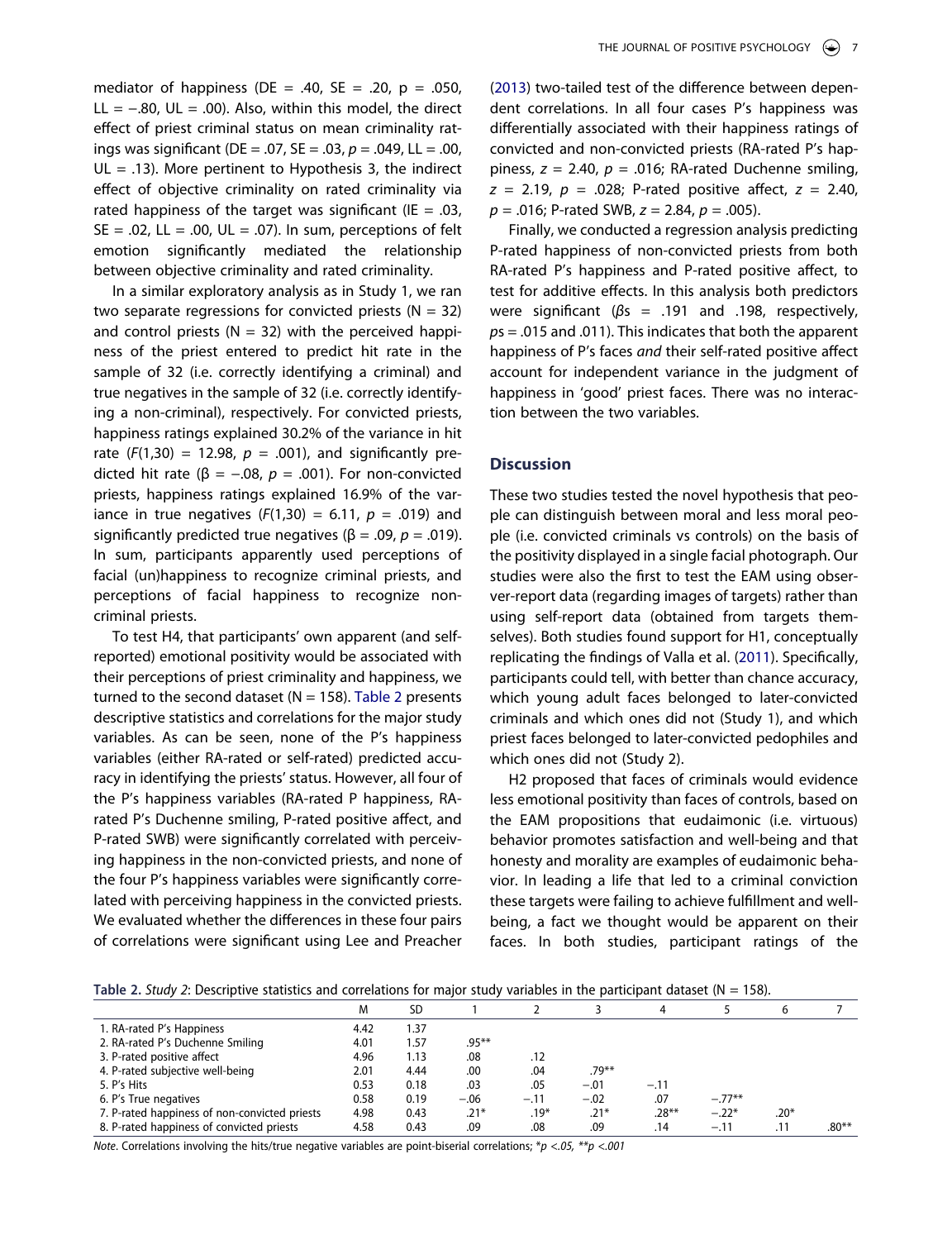criminality of faces were strongly negatively associated with participant ratings of the emotional positivity of faces. This shows that criminality and emotional positivity are at least linked by lay theories within observers' minds. More importantly, participants perceived the faces within the convicted criminal group as expressing less positivity, within both studies. This indicates that more than a lay theory is at work; criminals really do appear less positive.

<span id="page-7-6"></span>H3 proposed, based on honest signaling theory (Sheldon et al., [in press](#page-9-19); Smith & Harper, [2003\)](#page-9-8), that facial positivity is an important cue to the objective honesty or morality of the person being judged. In this view, eudaimonic behavior evokes chronic positive mood within people, which is evident on their faces. Observers use this evidence to make inferences about the trustworthiness and integrity of targets, presumably as a basis for deciding whether to assort with the target. If correct, this reasoning implies that facial positivity will mediate peoples' accurate judgments of criminality. H3 was supported in both studies, consistent with this reasoning. However, one limitation is that we did not actually measure eudaimonic behavior in these studies, and another limitation is that we cannot be sure that all of the noncriminals really aren't criminals.

H4 proposed, also based on honest signaling theory, that observers who are themselves high in positive emotionality are better able to recognize positivity in others, and thus better able to judge trustworthiness and morality. Honest signals are conjoint systems that require both parties to participate (Smith & Harper, [2003](#page-9-8)). In the case of helping happy people to associate with each other, it would make sense that both observers and targets would need to be experiencing positive emotion for the system to work, i.e., for targets to reciprocate the perceivers' interest. H4 was tested only in Study 2, and received only partial support. Both participants' RA-rated facial positivity and Duchenne smiling, and their selfreported PA and SWB, predicted their perceptions of facial positivity in the control priest faces, and not within the convicted priest faces. Thus, participants' own wellbeing helped them to perceive well-being in moral others. However, participants' well-being and facial positivity were unrelated to their accuracy in distinguishing between convicted and non-convicted priests. It is possible that if the stakes had been boosted, perhaps by asking participants which priests they would want to actually meet or get to know, then the expected difference would have emerged. However this speculation awaits testing.

In sum, these studies provide promising initial data for the interesting and potentially important idea that people can 'judge the quality of a book by its cover' – that they can <span id="page-7-5"></span>tell which strangers are trustworthy and reliable and which ones are not, just by the positivity of their faces. They also provide a new kind of evidence for the EAM assumption that eudaimonic or virtuous behavior is rewarded by subjective happiness (Sheldon, [2018](#page-9-20)). Obviously, further replication is required to fully confirm the pattern, and to test other mediators besides facial positivity. In Study 1, target faces had mostly neutral facial expressions. What conveyed positivity in this study, if not smiles? One possibility is that the expressions of criminals are more heterogeneous than non-criminals, as suggested by recent machine learning findings (Wu & Zhang, [2016](#page-9-21)). Or, in line with the human self-domestication hypothesis, perhaps criminal faces exhibit less subtle friendliness or openness despite the predominantly neutral expressions (Zanella et al., [2019\)](#page-9-22).

<span id="page-7-9"></span><span id="page-7-8"></span><span id="page-7-7"></span>Also, additional studies are required to test whether other participant variables besides well-being and facial positivity might moderate the ability to make accurate judgments. Such variables might include participants' own scores on honesty or morality measures, their standing on Dark Triad variables such as Machiavellianism, Narcissism, and Psychopathy, or their intrinsic (prosocial) versus extrinsic (self-serving) values (Sheldon & McGregor, [2000\)](#page-9-23). Future studies might also take the next step by asking participants to actually choose group-mates with whom to play in dyadic or N-person prisoner's dilemmas (K. M. Sheldon et al., [2000](#page-9-9)). This might confirm the honest signaling proposal that happy people are able to assort and cooperate with each other, to their mutual advantage (Smith & Harper, [2003\)](#page-9-8).

#### **Notes**

- <span id="page-7-0"></span>1. The criminal photographs came from the Arkansas, Florida, Georgia, Illinois, New Jersey, and Oklahoma online criminal offender databases (Arkansas: [http://](http://adc.arkansas.gov/inmate_info/index.php)  [adc.arkansas.gov/inmate\\_info/index.php](http://adc.arkansas.gov/inmate_info/index.php); [http://www.](http://www.dc.state.fl.us/AppCommon/)  [dc.state.fl.us/AppCommon/](http://www.dc.state.fl.us/AppCommon/); Georgia: [http://www.dcor.](http://www.dcor.state.ga.us/GDC/OffenderQuery/jsp/OffQryForm.jsp?Institution) [state.ga.us/GDC/OffenderQuery/jsp/OffQryForm.jsp?](http://www.dcor.state.ga.us/GDC/OffenderQuery/jsp/OffQryForm.jsp?Institution)  [Institution=](http://www.dcor.state.ga.us/GDC/OffenderQuery/jsp/OffQryForm.jsp?Institution); Illinois: [http://www2.illinois.gov/idoc/](http://www2.illinois.gov/idoc/Offender/Pages/InmateSearch.aspx)  [Offender/Pages/InmateSearch.aspx;](http://www2.illinois.gov/idoc/Offender/Pages/InmateSearch.aspx) New Jersey: [https://www6.state.nj.us/DOC\\_Inmate/inmatesearch](https://www6.state.nj.us/DOC_Inmate/inmatesearch); Oklahoma: [http://docapp065p.doc.state.ok.us/servlet/](http://docapp065p.doc.state.ok.us/servlet/page?_pageid=395%26_dad=portal30%26_schema=PORTAL30)  [page?\\_pageid=395&\\_dad=portal30&\\_schema=](http://docapp065p.doc.state.ok.us/servlet/page?_pageid=395%26_dad=portal30%26_schema=PORTAL30) [PORTAL30](http://docapp065p.doc.state.ok.us/servlet/page?_pageid=395%26_dad=portal30%26_schema=PORTAL30)).
- <span id="page-7-4"></span><span id="page-7-1"></span>2. The non-criminal photos were of students or volunteers gathered from several previously used databases, including the Karolinska database (Lundqvist, Flykt, & Ohman [1998](#page-8-22)), Georgia Tech face database [\(http://www.anefian.](http://www.anefian.com/research/face_reco.htm) [com/research/face\\_reco.htm\)](http://www.anefian.com/research/face_reco.htm), Radbound Faces Database (Langner, Dotsch, Bijlstra et al. [2010](#page-8-23)), and two sources (Aberdeen and Ultrecht) obtained through the University of Stirling [\(http://pics.psych.stir.ac.uk/](http://pics.psych.stir.ac.uk/)).
- <span id="page-7-3"></span><span id="page-7-2"></span>3. Participants actually rated 82 images, because we had some unmatched priests of both types within the dataset. Results were the same whether we used this large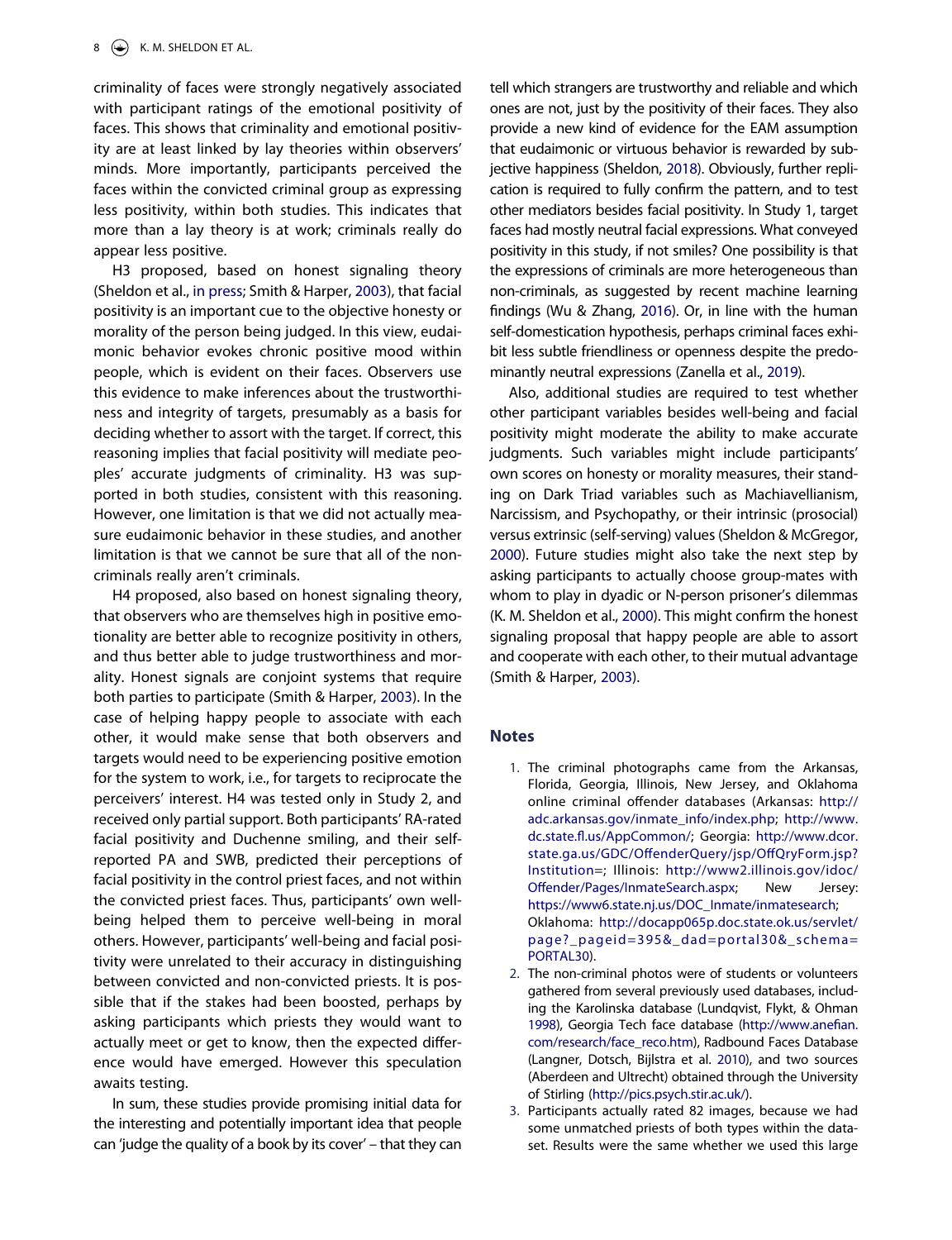set of ratings, or the subset of 64 fully matched ratings. We chose to report only the fully matched data because of the cleaner design and tighter control

## **Disclosure statement**

No potential conflict of interest was reported by the authors.

# **Funding**

This study has been funded by the Russian Academic Excellence Project 5-100;This study has been funded by the Russian Academic Excellence Project 5-100.;

# **ORCID**

Mike Corcoran **b** http://orcid.org/0000-0002-5657-7904 Jason Trent **http://orcid.org/0000-0001-7130-7948** 

## **References**

- <span id="page-8-9"></span>Aghababaei, N., Błachnio, A., Arji, A., Chiniforoushan, M., Tekke, M., & Mehrabadi, A. F. [\(2016\)](#page-1-0). Honesty–humility and the HEXACO structure of religiosity and well being. *Current Psychology*, *35*(3), 421–426. [https://doi.org/10.1007/s12144-](https://doi.org/10.1007/s12144-015-9310-5)  [015-9310-5](https://doi.org/10.1007/s12144-015-9310-5)
- <span id="page-8-12"></span>Alaei, R., & Rule, N. O. [\(2019\)](#page-1-1). People can accurately (but not adaptively) judge strangers' antigay prejudice from faces. *Journal of Nonverbal Behavior*, *43*(3), 397-409. https://doi. org/10.1007/s10919-019-00305-2
- <span id="page-8-19"></span>Diener, E. ([1994](#page-4-0)). Assessing subjective well-being: Progress and opportunities. Social Indicators Research, 31, 103-157
- <span id="page-8-20"></span>Diener, E., Kanazawa, S., Suh, E. M., & Oishi, S. ([2015](#page-5-1)). Why people are in a generally good mood. *Personality and Social Psychology Review*, *19*(3), 235–256. [https://doi.org/10.](https://doi.org/10.1177/1088868314544467)  [1177/1088868314544467](https://doi.org/10.1177/1088868314544467)
- <span id="page-8-10"></span>Ekman, P., Davidson, R. J., & Friesen, W. V. [\(1990\)](#page-1-2). The Duchenne smile: Emotional expression and brain physiology: II. *Journal of Personality and Social Psychology*, *58*(2), 342–353. [https://](https://doi.org/10.1037/0022-3514.58.2.342)  [doi.org/10.1037/0022-3514.58.2.342](https://doi.org/10.1037/0022-3514.58.2.342)
- <span id="page-8-18"></span>Emmons, R. A. ([1991](#page-4-1)). Personal strivings, daily life events, and psychological and physical well- being. *Journal of Personality, 59*(3),453-472. doi:[10.1111/j.1467-6494.1991.](https://doi.org/10.1111/j.1467-6494.1991.tb00256.x)  [tb00256.x](https://doi.org/10.1111/j.1467-6494.1991.tb00256.x)
- <span id="page-8-11"></span>Harker, L., & Keltner, D. ([2001](#page-1-3)). Expressions of positive emotion in women's college yearbook pictures and their relationship to personality and life outcomes across adulthood. *Journal of Personality and Social Psychology*, *80*(1), 112–124. [https://](https://doi.org/10.1037/0022-3514.80.1.112)  [doi.org/10.1037/0022-3514.80.1.112](https://doi.org/10.1037/0022-3514.80.1.112)
- <span id="page-8-4"></span>Huta, V. ([2015](#page-0-2)). The complementary roles of eudaimonia and hedonia and how they can be pursued in practice. *Positive Psychology in Practice: Promoting Human Flourishing in Work, Health, Education, and Everyday Life*, (2nd ed., pp. 159-182). https://doi.org/10.1002/9781118996874.ch10

<span id="page-8-5"></span>Kasser, T. ([2002](#page-1-4)). *The high price of materialism*. MIT Press.

<span id="page-8-14"></span>Klatt, T., Maltby, J., Humphries, J. E., Smailes, H. L., Ryder, H., Phelps, M., & Flowe, H. D. [\(2016\)](#page-1-5). Looking bad: Inferring criminality after 100 miliseconds. *Applied Psychology in Criminal Justice*, *12*(2), 114–125.

- <span id="page-8-15"></span>Krienert, J. L., Walsh, J. A., & Acquaviva, B. L. ([2018](#page-2-0)). Thin slicing our way to self protection: Stereotypical reality and the perception of criminal type. *Applied Psychology in Criminal Justice*, *14*(2), 120–135.
- <span id="page-8-23"></span>Langner, O., Dotsch, R., Bijlstra, G., Wigboldus, D. H., Hawk, S. T., & Van Knippenberg, A. D. ([2010](#page-7-3)). Presentation and validation of the Radboud Faces Database. *Cognition and emotion, 24 (8)*, 1377-1388.
- <span id="page-8-21"></span>Lee, I. A., & Preacher, K. J. ([2013](#page-6-1), September). *Calculation for the test of the difference between two dependent correlations with one variable in common* [Computer software]. [http://](http://quantpsy.org)  [quantpsy.org](http://quantpsy.org)
- <span id="page-8-22"></span>Lundqvist, D., Flykt, A., & Öhman, A. ([1998\)](#page-7-4). Karolinska directed emotional faces [database of standardized facial images]. Psychology Section, Department of Clinical Neuroscience, Karolinska Hospital, S-171, doi:[10.1037/t27732-000](https://doi.org/10.1037/t27732-000)
- <span id="page-8-3"></span>Martela, F., & Ryan, R. M. [\(2016\)](#page-0-3). Prosocial behavior increases well-being and vitality even without contact with the beneficiary: Causal and behavioral evidence. *Motivation and Emotion*, *40*(3), 351–357. [https://doi.org/10.1007/s11031-](https://doi.org/10.1007/s11031-016-9552-z)  [016-9552-z](https://doi.org/10.1007/s11031-016-9552-z)
- <span id="page-8-1"></span>Martela, F., & Sheldon, K. M. ([2019](#page-0-4)). Clarifying the concept of well-being: Psychological need satisfaction as the common core connecting eudaimonic and subjective well being. *Review of General Psychology*, *23*(4), 458–474. [https://doi.](https://doi.org/10.1177/1089268019880886)  [org/10.1177/1089268019880886](https://doi.org/10.1177/1089268019880886)
- <span id="page-8-2"></span>Niemiec, C. P., Ryan, R. M., & Deci, E. L. [\(2009\)](#page-0-5). The path taken: Consequences of attaining intrinsic and extrinsic aspirations in post-college life. *Journal of Research in Personality*, *43*(3), 291–306. <https://doi.org/10.1016/j.jrp.2008.09.001>
- <span id="page-8-7"></span>Phillips, J., De Freitas, J., Mott, C., Gruber, J., & Knobe, J. ([2017](#page-1-3)). True happiness: The role of morality in the folk concept of happiness. *Journal of Experimental Psychology: General*, *146*  (2), 165–181. <https://doi.org/10.1037/xge0000252>
- <span id="page-8-6"></span>Phillips, J., Nyholm, S., & Liao, S. Y. ([2014\)](#page-1-6). The Good in Happiness. In J. Knobe, T. Lombrozo, & S. Nichols (Eds.), Oxford Studies in Experimental Philosophy (Vol. 1). New York, NY: Oxford University Press . https://doi.org/10.1093/acprof:oso/ 9780198718765.003.0011
- <span id="page-8-16"></span>Porter, S., England, L., Juodis, M., Ten Brinke, L., & Wilson, K. [\(2008\)](#page-2-1). Is the face a window to the soul? Investigation of the accuracy of intuitive judgments of the trustworthiness of human faces.. *Canadian Journal Of Behavioural Science / Revue canadienne des sciences du comportement*, *40*(3), 171–177. <https://doi.org/10.1037/0008-400X.40.3.171>
- <span id="page-8-17"></span>Preacher, K. J., & Hayes, A. F. ([2004](#page-3-0)). SPSS and SAS procedures for estimating indirect effects in simple mediation models. *Behavior Research Methods, Instruments, & Computers*, *36*(4), 717–731. <https://doi.org/10.3758/BF03206553>
- <span id="page-8-0"></span>Rackham, H. [\(1926\)](#page-0-6). *Aristotle the nicomachean ethics with an english translation by H. Rackham*. Harvard University Press.
- <span id="page-8-13"></span>Re, D. E., Tskhay, K. O., Tong, M. O., Wilson, J. P., Zhong, C. B., & Rule, N. O. ([2015](#page-1-1)). Facing fate: Estimates of longevity from facial appearance and their underlying cues. *Archives of Scientific Psychology*, *3*(1), 30–36. [https://doi.org/10.1037/](https://doi.org/10.1037/arc0000015)  [arc0000015](https://doi.org/10.1037/arc0000015)
- <span id="page-8-8"></span>Rego, A., Ribeiro, N., . E., Cunha, M. P., & Jesuino, J. C. ([2011](#page-1-7)). How happiness mediates the organizational virtuousness and affective commitment relationship. *Journal of Business Research*, *64*(5), 524–532. [https://doi.org/10.1016/j.jbusres.](https://doi.org/10.1016/j.jbusres.2010.04.009) [2010.04.009](https://doi.org/10.1016/j.jbusres.2010.04.009)